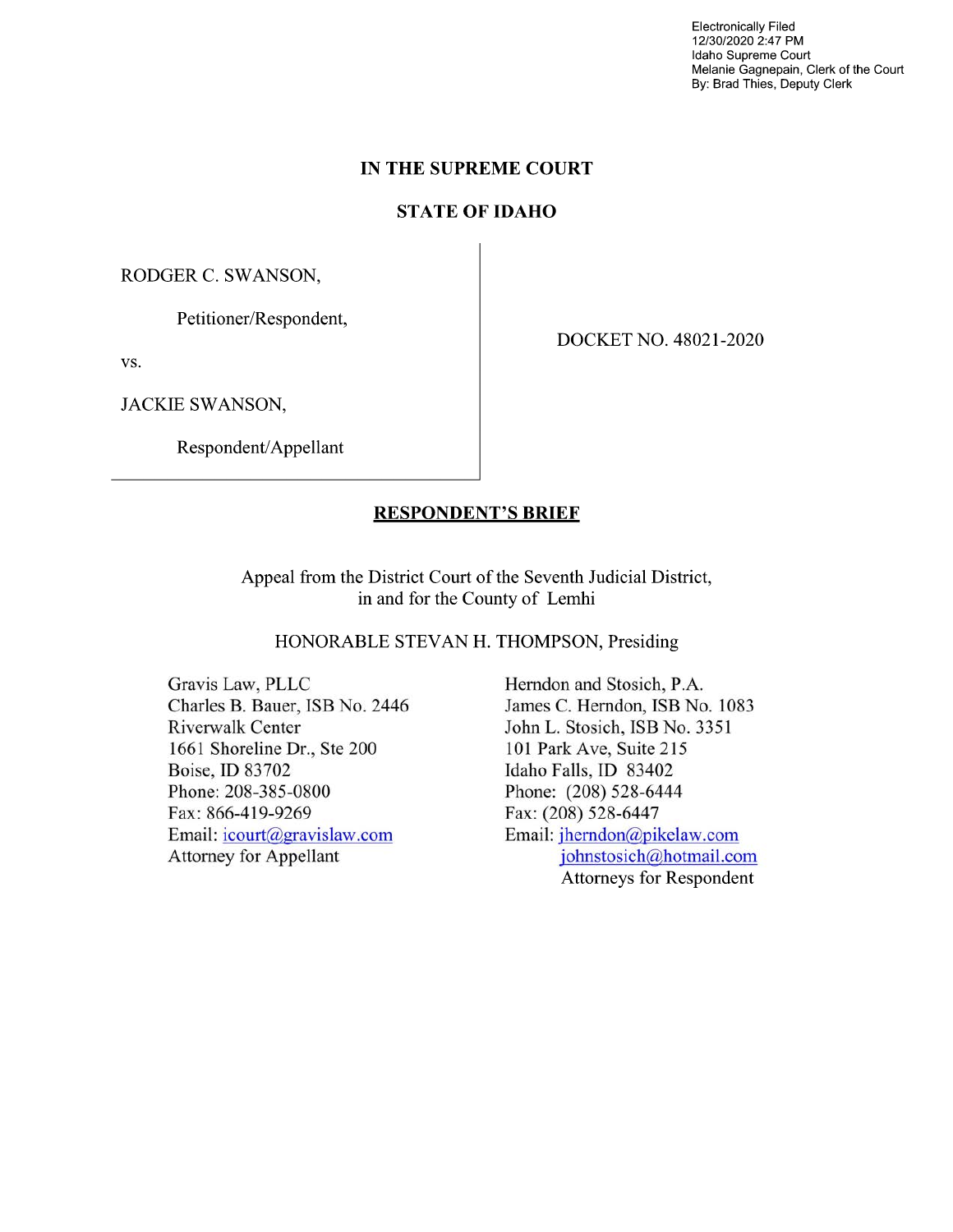# I. TABLE OF CONTENTS

| $\mathbf{I}$ . |                                                                                                             |  |
|----------------|-------------------------------------------------------------------------------------------------------------|--|
| H.             |                                                                                                             |  |
| III.           |                                                                                                             |  |
|                |                                                                                                             |  |
|                |                                                                                                             |  |
|                |                                                                                                             |  |
| IV.            |                                                                                                             |  |
| V.             |                                                                                                             |  |
|                |                                                                                                             |  |
|                |                                                                                                             |  |
|                |                                                                                                             |  |
|                | B. The District Court Properly Affirmed the Magistrate Court's Decision Regarding Unknown<br>Disbursements. |  |
|                | 1.                                                                                                          |  |
|                | 2.                                                                                                          |  |
|                | 3.                                                                                                          |  |
|                | 4.                                                                                                          |  |
|                | 5.                                                                                                          |  |
|                | 6.                                                                                                          |  |
| VII.           |                                                                                                             |  |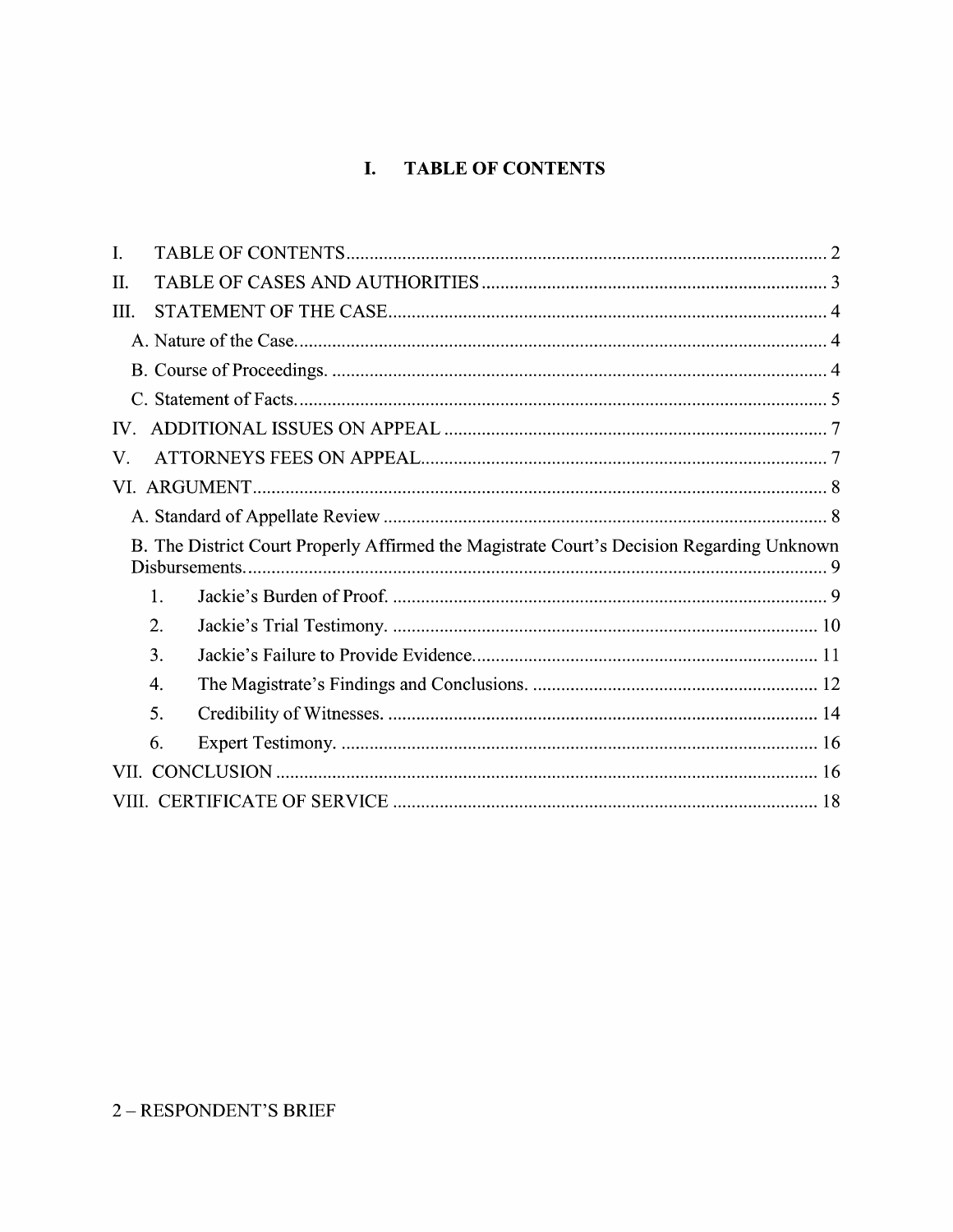# II. TABLE OF CASES AND AUTHORITIES

# **Cases**

| Banner Life Ins. Co. v. Mark Wallace Dixson Irrevocable Tr., 147 Idaho 117, 124, 206 P.3d 481, |
|------------------------------------------------------------------------------------------------|
|                                                                                                |
|                                                                                                |
|                                                                                                |
| Burgess v. Salmon River Canal Co., 119 Idaho 299, 309, 805 P.2d 1223, 1233 (1991) 8            |
|                                                                                                |
| Ernst v. Hemenway and Moser Co., Inc., 126 Idaho 980, 987, 895 P.2d 581, 588 (Ct. App. 1995)   |
| Ervin Constr. Co. v. Van Orden, 125 Idaho 695, 699, 874 P.2d 596, 510 (1993)                   |
|                                                                                                |
|                                                                                                |
|                                                                                                |
|                                                                                                |
|                                                                                                |
|                                                                                                |
| Sidwell v. William Prym, Inc., 112 Idaho 76, 81, 730 P.2d 996, 1001 (1986) 16                  |
|                                                                                                |
|                                                                                                |
| Ustick v. Ustick, 104 Idaho 215, 221-22, 657 P.2d 1083, 1089-90 (Ct. App. 1983) 8              |
|                                                                                                |
| <b>Statutes</b>                                                                                |
|                                                                                                |
|                                                                                                |
| <b>Rules</b>                                                                                   |
|                                                                                                |
|                                                                                                |
|                                                                                                |
|                                                                                                |
|                                                                                                |
|                                                                                                |
|                                                                                                |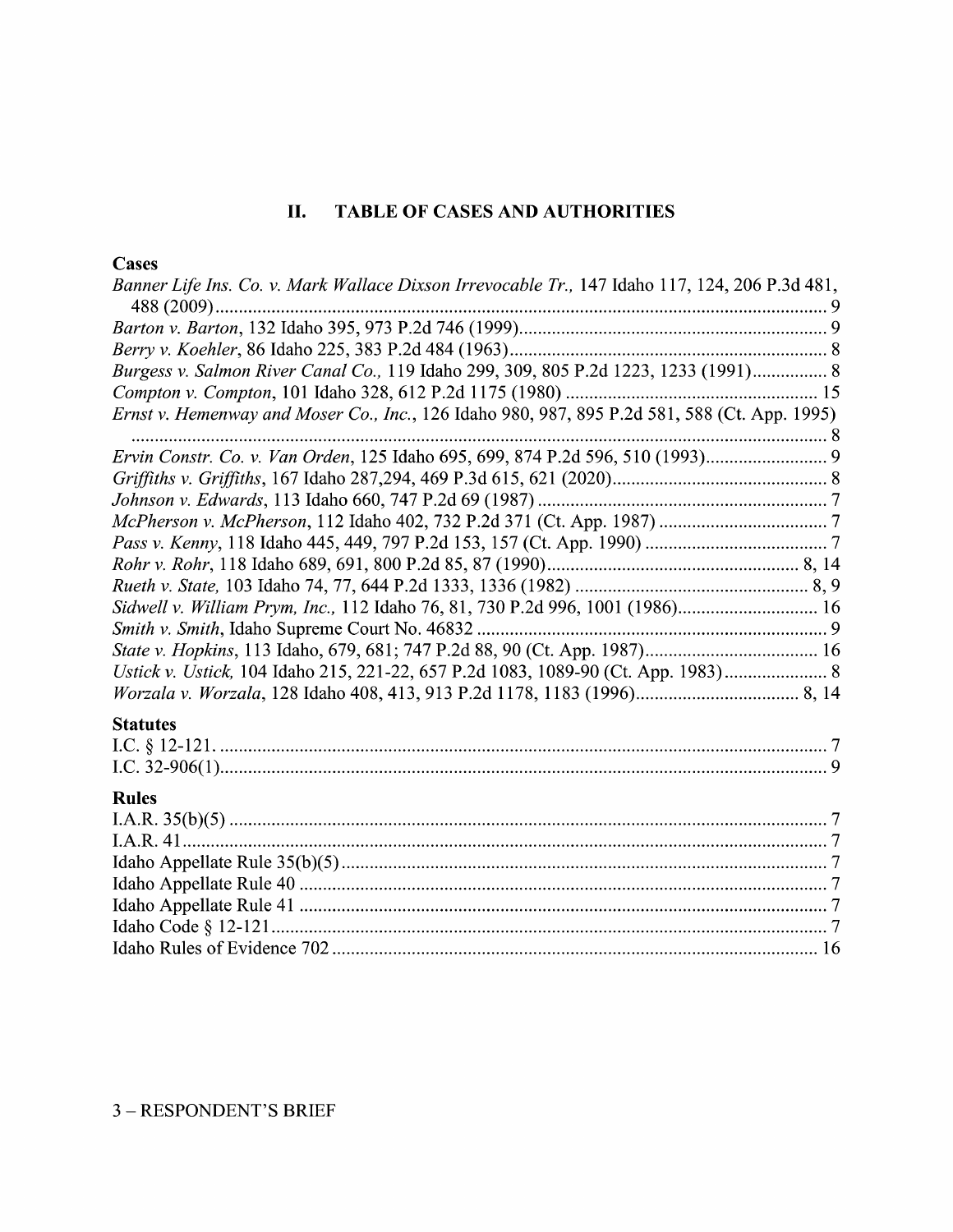#### III. STATEMENT OF THE CASE

#### A. Nature 0f the Case.

This is a divorce action filed by Plaintiff/Respondent Rodger C. Swanson ("Rodger") against Defendant/Appellant Jackie Swanson ("Jackie"). The appeal involves property issues, including determination of separate property and division 0f community property, the district court's award 0f attorney fees and costs t0 Rodger in the intermediate appeal, and Whether fees and costs should be awarded to either party in this appeal.

### B. Course 0f Proceedings.

On January 5, 2017, Rodger filed a complaint for divorce based on irreconcilable differences and willful desertion. Rodger sought return of his separate property in excess of \$1,000,000.00, Which Jackie had taken from his bank accounts, an order confirming each party's separate property to him or her, and an equitable division of community property and debt. Jackie filed her answer and counterclaim on March 2, 2017 and Rodger replied to the counterclaim on March 7, 2017.

This case was tried to the Magistrate Court, Hon. Stephen J. Clark presiding, on January 30 and 31, 2019. On April 12, 2019, Judge Clark issued his Findings of Fact and Conclusions of Law ("FFCL"). Thereafter, Judge Clark's Judgment and Decree was entered 0n May 9, 2019.

Jackie appealed the Judgment and Decree to the District Court on May 10, 2019. The case was assigned t0 the Honorable Stevan H. Thompson, and on April 2, <sup>2020</sup> Judge Thompson issued his Opinion and Order 0n Appeal, upholding the Magistrate Court and awarding Rodger his attorneys fees and costs.

#### 4 – RESPONDENT'S BRIEF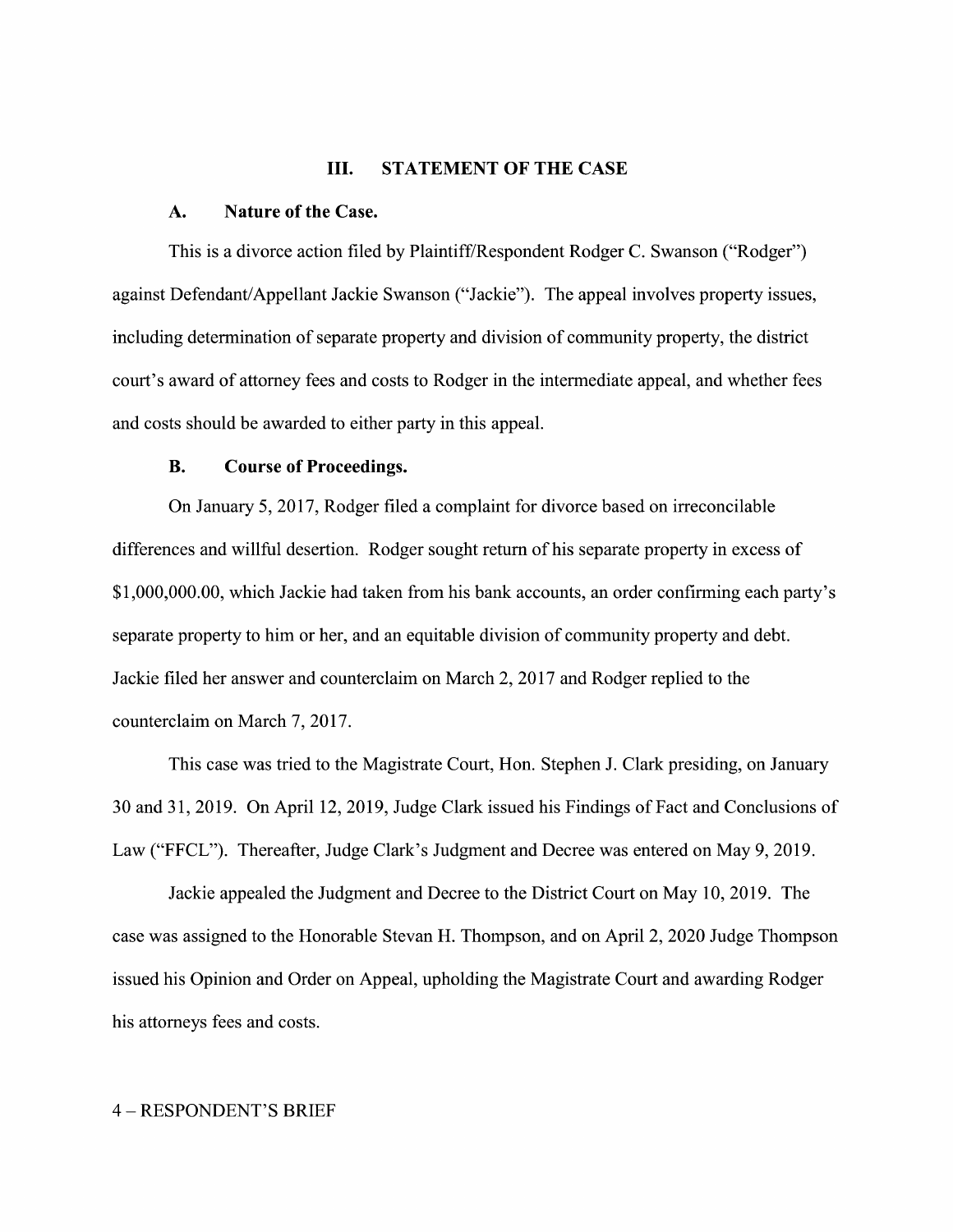The within appeal was filed on May 12, 2020.

### C. Statement 0f Facts.

Rodger and Jackie were married May 27, 2000 in Salmon, Idaho. This was a first marriage for Rodger; Jackie had been married before. No children were born to Rodger and Jackie. Both parties came into the marriage With separate property; however, they did not execute a prenuptial agreement.<sup>1</sup>

It is undisputed that during the marriage, the parties lived and worked 0n the ranch properties; it is likewise undisputed that community property interest accrued in those properties based upon improvements made during the marriage. This is reflected in the Court's findings and conclusions.

Jackie was the exclusive manager 0f the parties' financial books and records during the marriage, continuing until approximately December  $2016<sup>2</sup>$  Jackie was well aware that bookkeeping was not Rodger's "forte."<sup>3</sup> Rodger trusted Jackie, and signed whatever she asked him to sign.<sup>4</sup> Jackie took advantage of Rodger's trust in her, a fact which the magistrate discussed in his FFCL.<sup>5</sup> Jackie testified "I'm not proud of how I handled the books."<sup>6</sup> She admitted she took more than \$1,000,000.00 from ranch accounts from May t0 July, 2016 and placed that money in her own accounts to which Rodger had no access.<sup>7</sup> Jackie did not tell

<sup>&</sup>lt;sup>1</sup> Tr., p. 131, ll. 6-8; Tr. p. 395, ll. 23-24; Tr. p. 396-397.

 $2$  Tr., p. 68, 1. 4; Tr. p. 105, 11. 7-8; Tr., p. 331, 11. 20-24;

 $3$  Tr., p. 409, ll. 11-12.

<sup>&</sup>lt;sup>4</sup> Tr., p. 87, ll. 10-12; Tr. p. 95, ll. 3-12.

See FFCL, R.V01. I, p. 39-40.

 $6$ Tr., p. 433, ll. 8-9.

 $7$  Tr., p. 411, ll. 2-13; Tr. p. 413, l. 2 – p. 415, l. 2.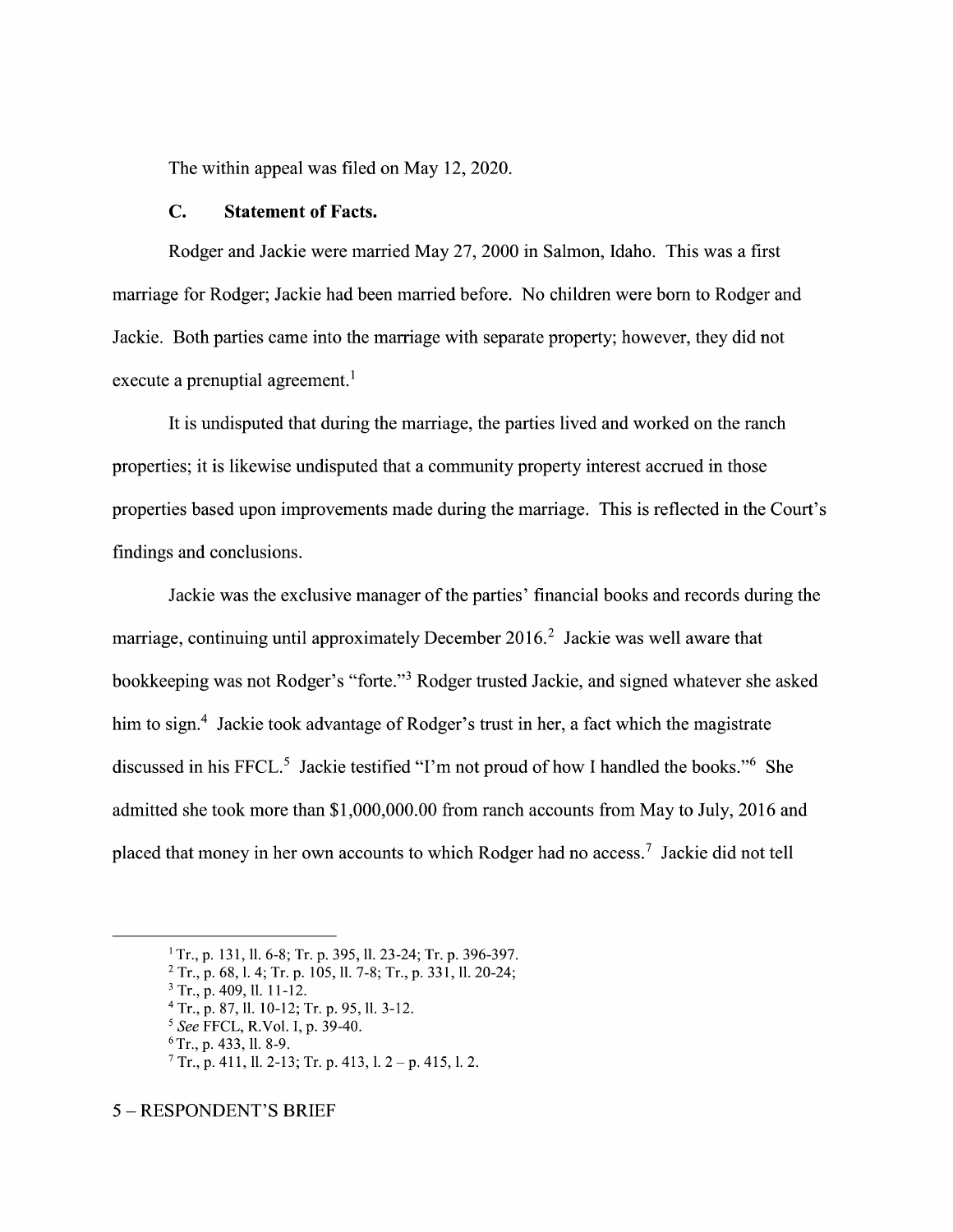Rodger about the transfers; in fact, he did not discover that she had taken the money until December 2016 when there was not enough money left in the ranch accounts to pay income taxes which were due.<sup>8</sup> Jackie's assertion in Appellant's Corrected Opening Brief that "the parties" deposited funds into their joint Wells Fargo account and then into several different Swanson bank accounts is a mischaracterization of what occurred. The only party transferring funds was Jackie, and she did so surreptitiously, without Rodger's participation or knowledge.<sup>9</sup>

Throughout the proceedings, Rodger attempted to obtain information about Jackie's accounts at Eastern Idaho Credit Union and her investment accounts with Bill Allen; the original trial setting was delayed by the trial court because the trial judge determined those records were necessary for the Appellant to accurately support her claims of her separate property characterization. However, Jackie was non-responsive to discovery requests by Rodger, and failed to provide him necessary information.<sup>10</sup> The magistrate noted the paucity of evidence provided by Jackie. Regarding her separate property, he found: "There was an unknown amount of funds, received as a result of her ex-husband's death which contributed to her separate property. The return on those funds is unknown."<sup>11</sup>

Rodger retained an expert, David M. Smith, C.P.A., to trace his separate property funds from the sale of the Swanson Ranch, and to identify other transfers Which Jackie had made during the marriage. Mr. Smith was not asked to trace any separate property interests claimed by Jackie. Jackie strategized to not call an accounting expert to present her version of the finances

 $8$  Tr., pp. 81-82.

<sup>&</sup>lt;sup>9</sup> See, e.g. FFCL, R. Vol. I, pp. 39-40.

<sup>&</sup>lt;sup>10</sup> Tr., p. 9, ll. 7-15; Tr. p. 384, ll. 13-19; Tr. p. 404, ll. 3-21.

<sup>11</sup> FFCL, R., Vol. I, p. 32.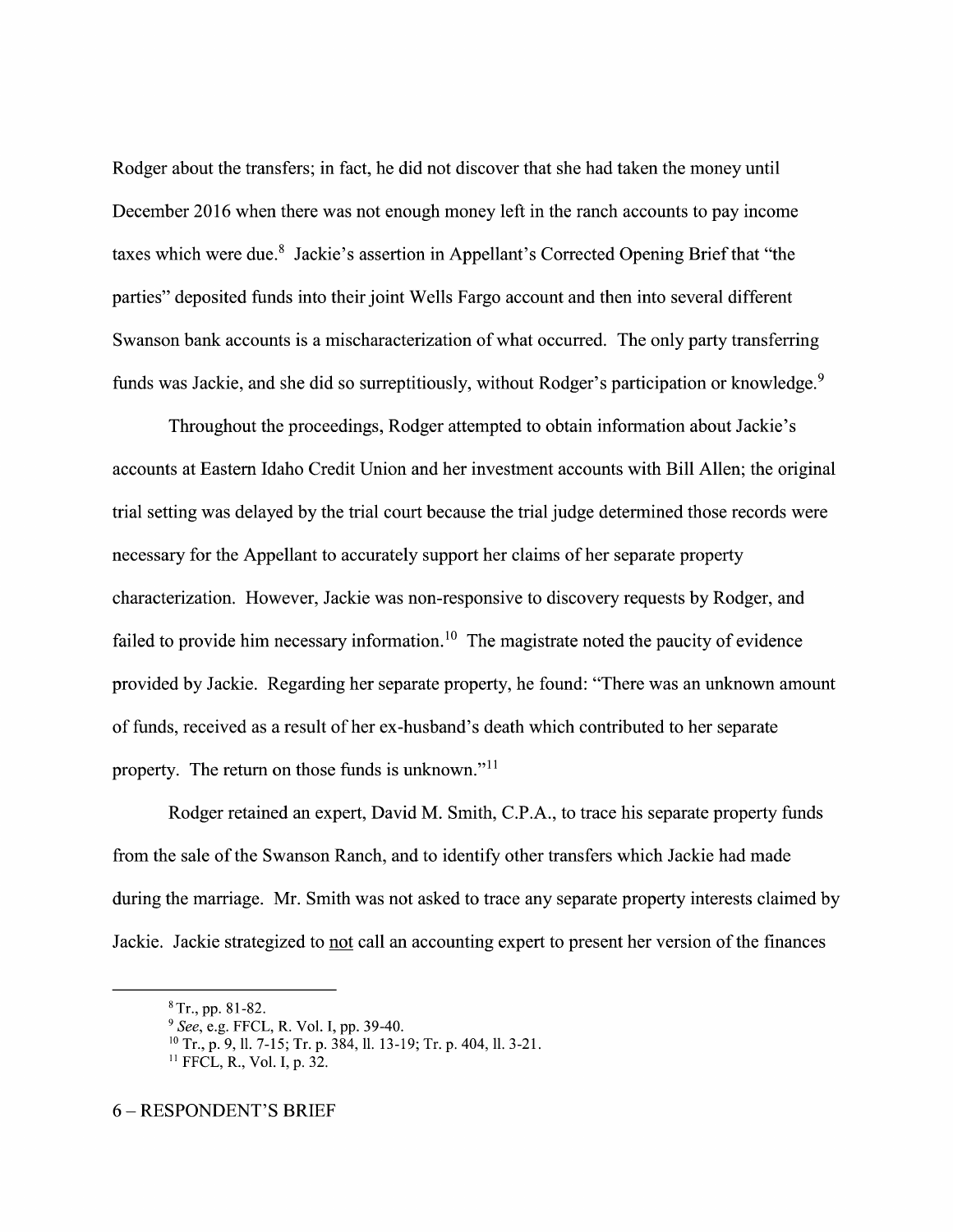and rebut Rodger's financial expert's testimony and conclusions, or to offer any evidence to support her separate property claims.

Mr. Smith identified transfers and disbursements Which occurred during the marriage, and also identified a number of "unknown disbursements." Mr. Smith assumed those disbursements were community funds, absent any documentation to the contrary. Jackie's appeal to this Court is taken on the sole issue of the characterization of the unknown disbursements identified by Mr. Smith.

#### IV. ADDITIONAL ISSUES ON APPEAL

Rodger seeks costs and attorney fees on appeal pursuant to I.A.R. 40 and 41, and I.C.  $\S$ 12-121.

#### V. ATTORNEYS FEES ON APPEAL

In accordance with the provisions of I.A.R. 35(b)(5), and I.A.R. 41, Rodger requests this Court to award him reasonable costs and attorney fees incurred on appeal.

Attorney fees and costs should be awarded to Rodger under I.A.R. 40 and 41, and I.C. 12-121. Attorney fees are appropriate when "an appeal does no more than simply invite the appellate court to second-guess a trial court on conflicting evidence, or if the law is well settled and the appellant has made no substantial showing that the lower court misapplied the law." $^{12}$ Attorney fees are also appropriate on review of discretionary decisions where no cogent challenge is presented with regard to the trial judge's exercise of discretion.<sup>13</sup>

<sup>&</sup>lt;sup>12</sup> Pass v. Kenny, 118 Idaho 445, 449, 797 P.2d 153, 157 (Ct. App. 1990) (citing Johnson v. Edwards, 113 Idaho 660, 747 P.2d 69 (1987)).

 $^{13}$  Id. (citing McPherson v. McPherson, 112 Idaho 402, 732 P.2d 371 (Ct. App. 1987)).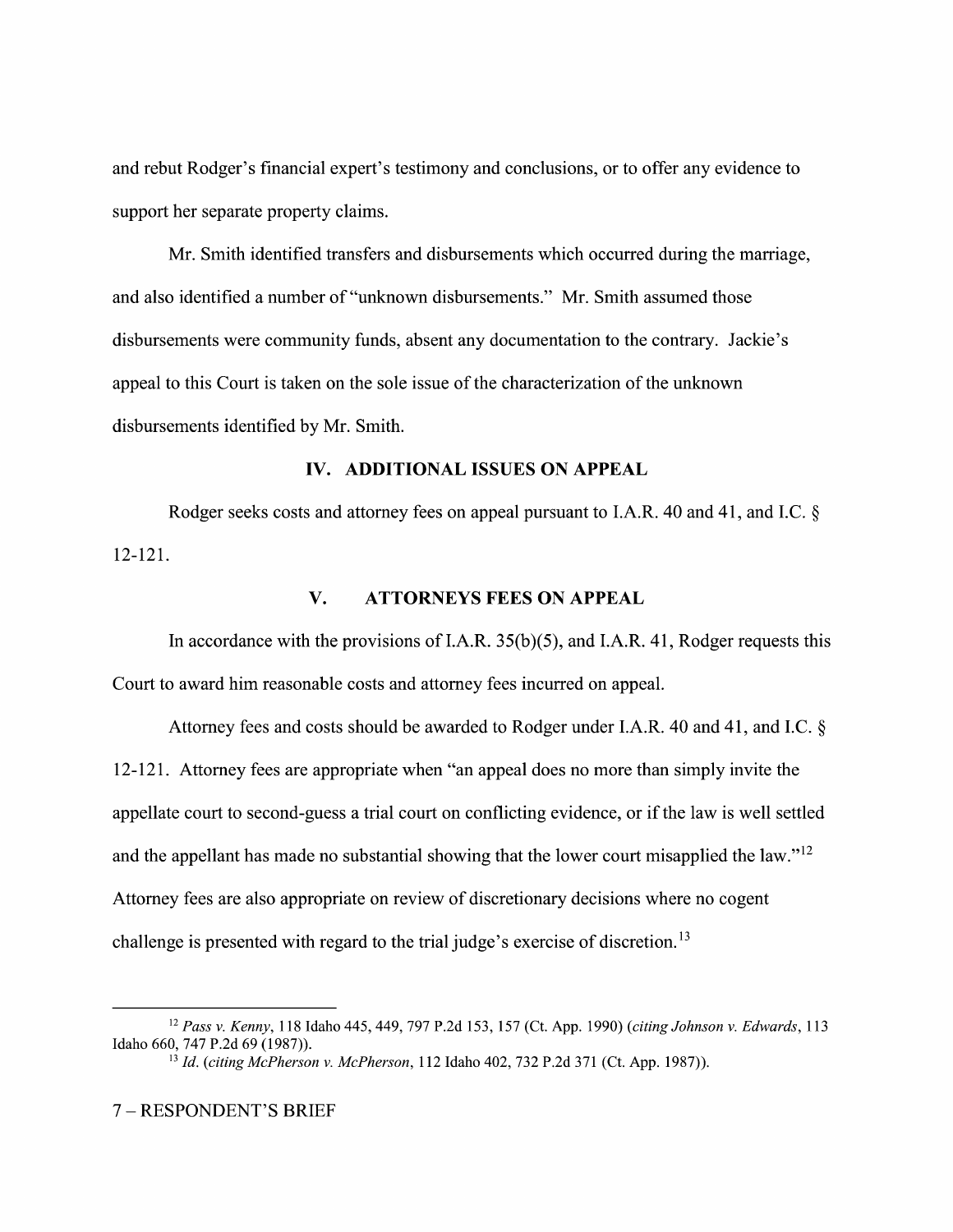#### VI. ARGUMENT

#### A. Standard of Appellate Review

When reviewing the decision of a district court sitting in its capacity as an appellate court, the Supreme Court reviews the trial court record to determine whether there is substantial and competent evidence to support the magistrate's findings of fact and whether the magistrate's conclusions of law follow from findings. If those findings are so supported and the conclusions follow therefrom and if the district court affirmed the magistrate's decision, the Supreme Court affirms the district court's decision as a matter of procedure.<sup>14</sup>

On appeal, the trial court's findings 0f fact will not be set aside if supported by competent evidence.<sup>15</sup> It is not within the province of the appellate court to weigh the evidence, or substitute its view of the facts for the view of the trial judge.<sup>16</sup> Moreover, "deference must be given to the special opportunity of the trial court to assess and weigh the credibility of the witnesses who appear before it."<sup>17</sup>

The party challenging the findings has the burden of showing error, and the appellate court must review the evidence in the light most favorable to the prevailing party.<sup>18</sup> The judgment of the trial court will be affirmed on appeal if it is capable of being upheld on any theory.<sup>19</sup> When the trial court sits without a jury, the appellate courts must liberally construe the

<sup>14</sup> Griffiths v. Griffiths, 167 Idaho 287,294, 469 P.3d 615, 621 (2020).

<sup>&</sup>lt;sup>15</sup> Burgess v. Salmon River Canal Co., 119 Idaho 299, 309, 805 P.2d 1223, 1233 (1991).

<sup>&</sup>lt;sup>16</sup> Ernst v. Hemenway and Moser Co., Inc., 126 Idaho 980, 987, 895 P.2d 581, 588 (Ct. App. 1995).

<sup>17</sup> Worzala v. Worzala, 128 Idaho 408, 413, 913 P.2d 1178, 1183 (1996) (citing Rohr v. Rohr, 118 Idaho 689, 691, 800 P.2d 85, 87 (1990)).

<sup>&</sup>lt;sup>18</sup> Rohr v. Rohr, 118 Idaho 689, 691, 800 P.2d 85, 87 (1990) (citing Rueth v. State, 103 Idaho 74, 77, 644 P.2d 1333, 1336 (1982)).

<sup>&</sup>lt;sup>19</sup> Ustick v. Ustick, 104 Idaho 215, 221-22, 657 P.2d 1083, 1089-90 (Ct. App. 1983); see also Berry v. Koehler, 86 Idaho 225, 383 P.2d 484 (1963).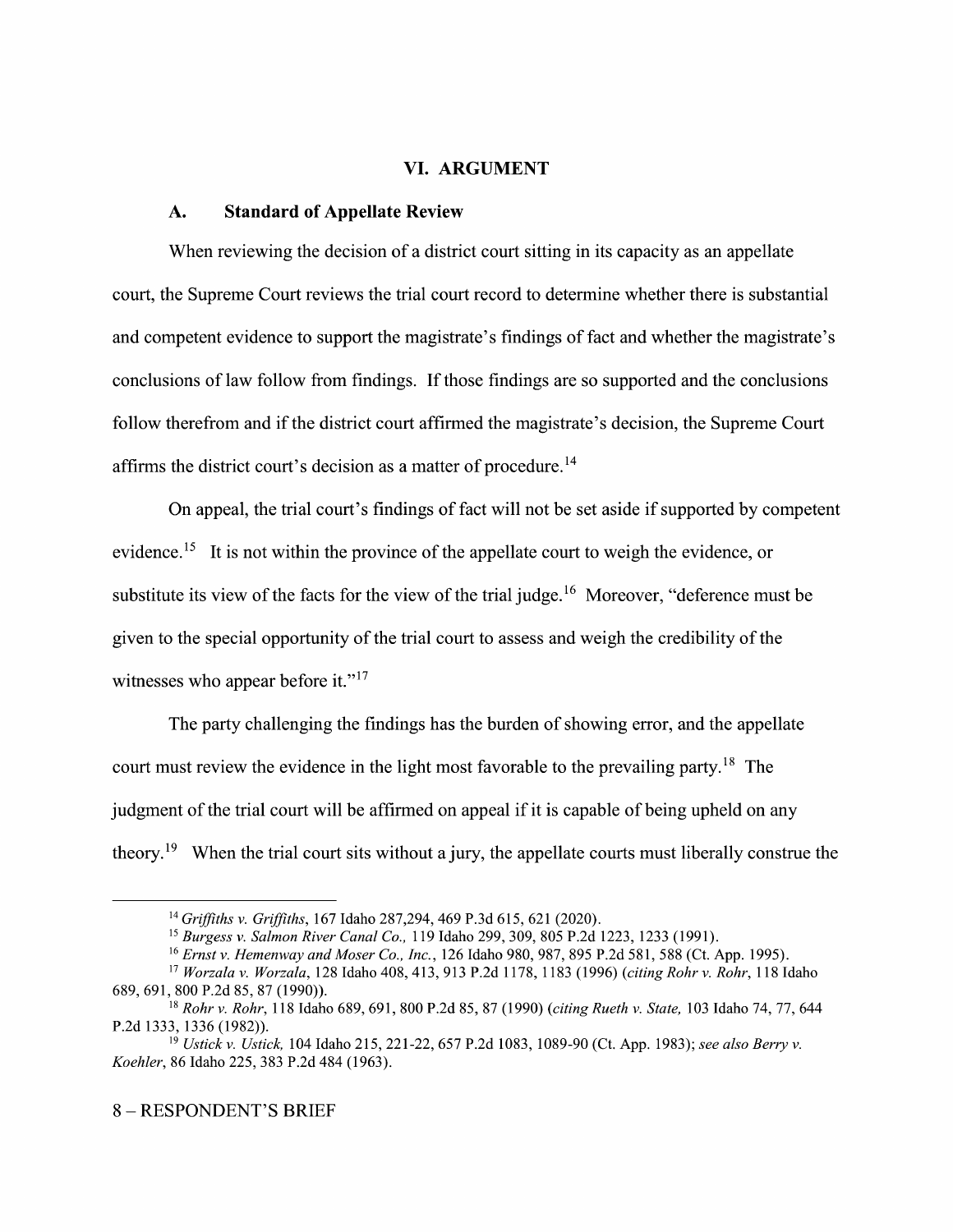trial court's findings of fact in favor of the judgment rendered.<sup>20</sup> Even if there exists conflicting evidence, the appellate court may not disturb the trial court's findings and conclusions 0n appeal if they are based on substantial and competent evidence, however meager. $2<sup>1</sup>$ 

# B. The District Court Properly Affirmed the Magistrate Court's Decision Regarding Unknown Disbursements.

Jackie's lengthy argument regarding the allocation 0f "unknown disbursements" identified in the report of Rodger's expert, David Smith, C.P.A., focuses on disbursements from the account, rather than Judge Clark's findings characterizing the source 0f the funds in that account. Jackie's argument presumes facts not in evidence regarding her claim that the certificates 0f deposit ("CD3") and the annuities she later purchased were her separate property, 0r derived from her separate property funds.

# 1. Jackie's Burden 0f Proof.

Under Idaho law, all property acquired after marriage is presumed t0 be community property.<sup>22</sup> A party seeking to overcome this presumption has the burden of proving that an asset is that party's separate property, and absent such proof, all property acquired after marriage by either spouse is community property.<sup>23</sup> When community and separate assets have been commingled, the party claiming separate assets must show with reasonable certainty and particularity that the property was, in fact, separate. $24$ 

 $^{23}$  Id.

<sup>&</sup>lt;sup>20</sup> Ervin Constr. Co. v. Van Orden, 125 Idaho 695, 699, 874 P.2d 596, 510 (1993).

<sup>&</sup>lt;sup>21</sup> Id.; see also Rueth v. State, 103 Idaho 74, 644 P.2d 1333 (1982).

<sup>&</sup>lt;sup>22</sup> I.C. 32-906(1).; Smith v. Smith, Idaho Supreme Court No. 46832, October 5, 2020, citing Banner Life Ins. Co. v. Mark Wallace Dixson Irrevocable Tr., 147 Idaho 117, 124, 206 P.3d 481, 488 (2009)

<sup>24</sup> Barton v. Barton, 132 Idaho 395, 973 P.2d 746 (1999).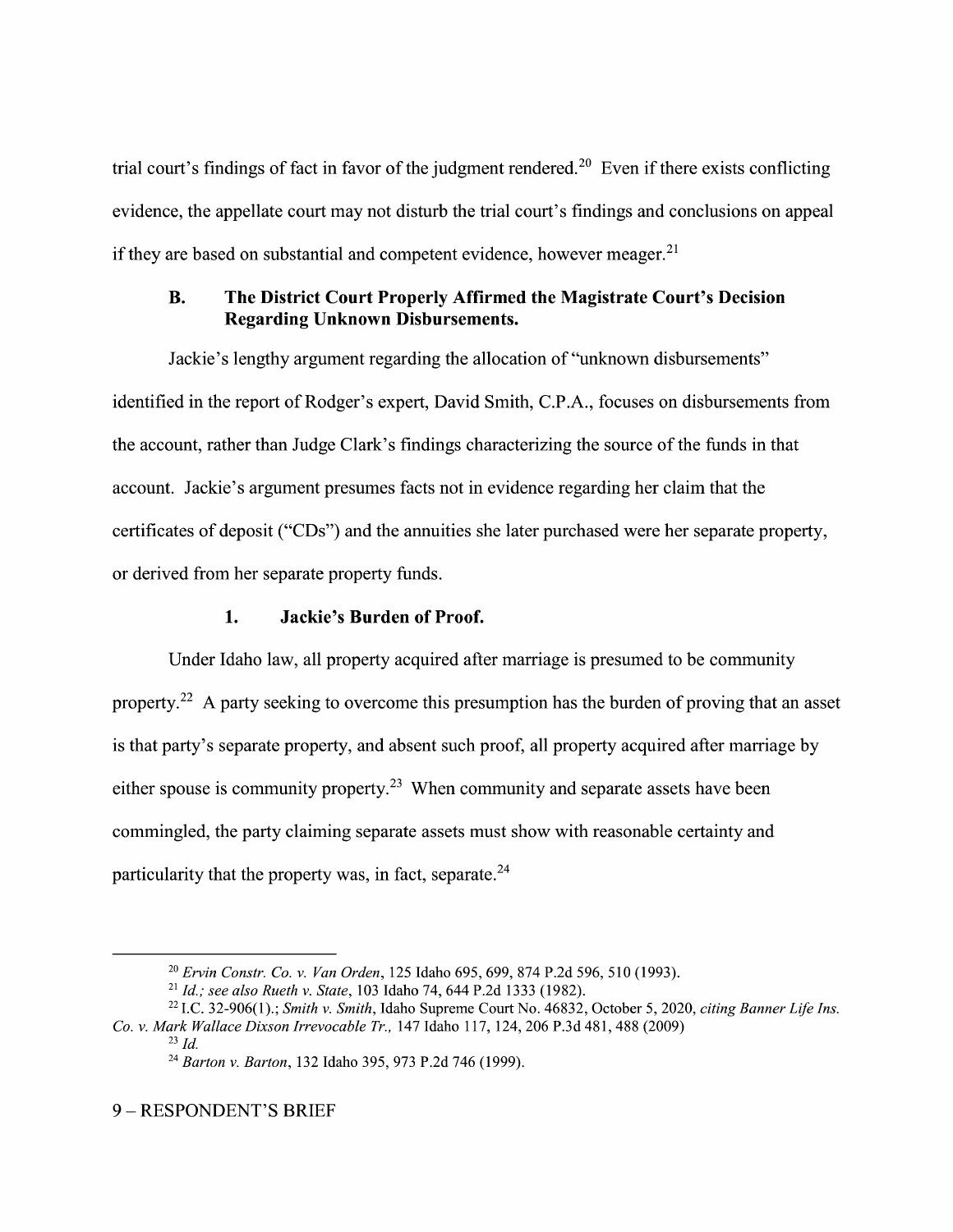Jackie has made no such showing regarding her claim that the four \$250,000 annuities were funded from her separate property assets in the Eastern Idaho Credit Union Account. She provided no evidence to support her claim that she had \$1,000,000 in separate assets in that account at any time. To the contrary, her testimony at trial established that the annuities were purchased, in Whole 0r in part, With community funds. She commingled funds she had taken from community accounts with funds she claimed to be separate property, and she failed to identify with any degree of particularity where the funds to purchase the annuities came from.<sup>25</sup>

2. Jackie's Trial Testimony. Jackie testified at trial that she came into her marriage with Rodger with approximately \$730,000.00 in total assets: "My opinion is that with all the assets and -- that I had and all the stocks and investments and annuities at that time, I had around \$730,000 that I could have said I was worth."<sup>26</sup> Between \$450,000 and \$475,000 of that was in cash. $27$  She sold the house she owned before she and Rodger were married, and put the money from the sale with Bill Allen to invest.<sup>28</sup> She also invested \$130,000 of the money she took from Rodger's sale of the Swanson Ranch with Bill Allen.<sup>29</sup> Jackie testified that some of her cash assets were in CDS, but she didn't know how many CDs she had when she married Rodger.<sup>30</sup> She testified that the money in the six CDs she had at the time of trial came mostly from investment money she had with Bill Allen.<sup>31</sup> Jackie further testified that some of her

- <sup>26</sup> Tr., p. 347.
- $27$  Tr., p. 348.
- <sup>28</sup> Tr., p. 348.  $29$  Tr., p. 366.
- 30 Tr., p. 342.
- $31$  Tr., p. 342.

10 – RESPONDENT'S BRIEF

 $^{25}$  Tr., p. 339, 11, 18-21; Tr. p. 387, 11, 6-19; Tr., p. 401, 11, 3-24.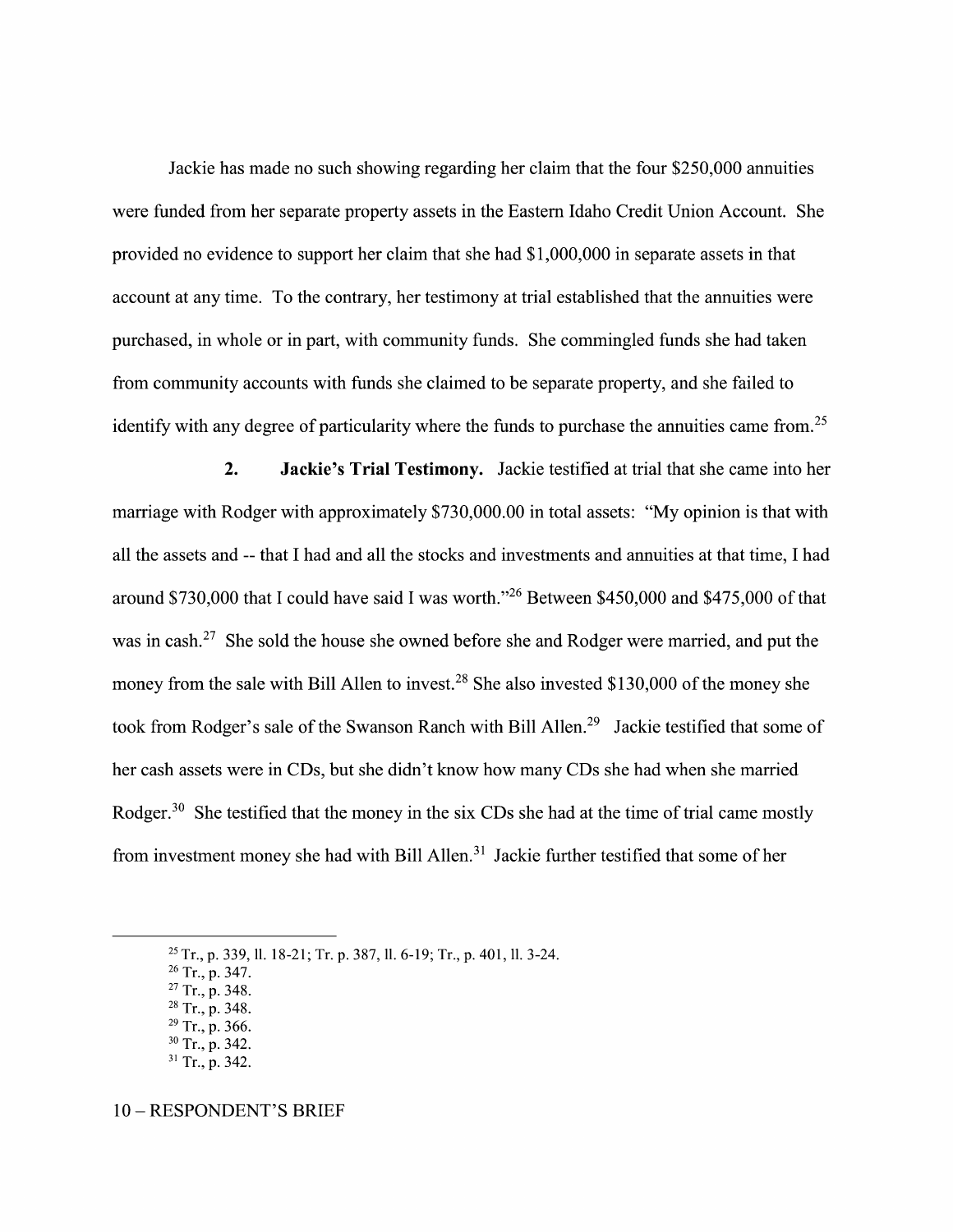separate property was invested in stocks. $32$ 

Jackie testified that the CDs were later used t0 purchase annuities, and that she purchased four  $$250,000$  annuities.<sup>33</sup> She admitted that the money for the annuities came from the CDs and from interest she received on her investments.<sup>34</sup> She further admitted that she did not know Whether money that came back into her account from transfers back and forth between the Wells Fargo accounts were used to purchase the annuities.<sup>35</sup>

Finally, Jackie testified that after purchasing the annuities she still has investments With Bill Allen: "I still have some investments from previous funds before Rodger--well, I can't say before Rodger and I--but previous from this account that Bill Allen is still holding; and it's revolving."<sup>36</sup>

3. Jackie's Failure to Provide Evidence. Jackie did not provide the records of her transactions with Bill Allen to either opposing counsel or the Court.<sup>37</sup> She did not testify regarding the current value of those investments. Jackie did not provide the records of her stock holdings to either opposing counsel or the Court. She did not testify regarding the current value 0f her stock accounts. Clearly, the cash Jackie said she had When she married Rodger was insufficient to purchase four \$250,000 annuities for her children; indeed, if all of her assets were included, she had insufficient separate property funds to purchase the annuities.

Jackie had the burden to prove the annuities were purchased from her separate property

<sup>11</sup> RESPONDENT'S BRIEF

 $32$  Tr., p. 342.

<sup>&</sup>lt;sup>33</sup> Tr., p. 343.

 $34$  Tr., p. 423, l. 15 - p. 424, l. 7.  $35$  Tr., p. 442, 11, 7-10.

 $36$  Tr., p. 346

 $37$  Tr., p. 388, 1. 20 – p. 390, 1. 4.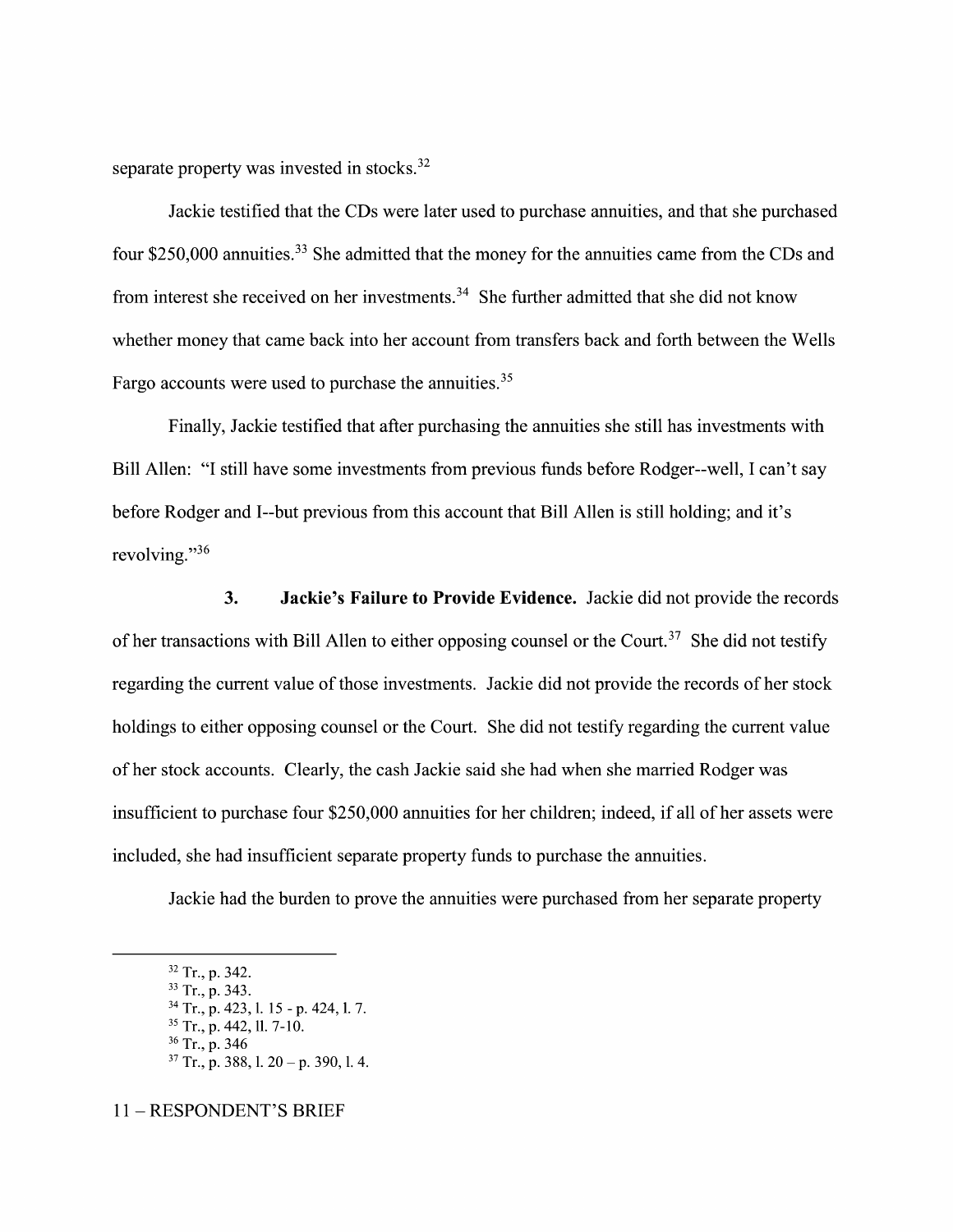funds, and failed to do so. In the absence of any evidence to the contrary, the funds were properly presumed t0 be community.

4. The Magistrate's Findings and Conclusions. The magistrate found, regarding Jackie's investments with Bill Allen, that "[t]he income and the exact nature of those investments are unknown."38 He further found that the income from those investments went into East Idaho Credit Union.<sup>39</sup> The magistrate found that the specifics of Jackie's separate property were "somewhat ambiguous."<sup>40</sup> He found that "the interest gained through [Jackie's] investments over the marriage is unknown."<sup>41</sup> Jackie's testimony supported that conclusion.<sup>42</sup> The court found that Jackie had "\$730,000 in various investments and accounts which would be used to purchase annuities for Ms. Swanson's children."<sup>43</sup> Finally, the trial court stated: "Initially the court considered whether the excess funds [identified in Mr. Smith's Opinion 15] were used to fund the annuities, but having concluded Ms. Swanson had sufficient monies to fund those accounts the disposition of those funds is unknown."<sup>44</sup>

Throughout the marriage, Jackie evidenced an inclination to spend Rodger's money rather than her own. She did not contribute any 0f her investment income to the community, even though the marital community paid the income taxes on that money.<sup>45</sup> She took Rodger's separate property money from the sale of the Swanson Ranch, while she still had all of the

 $40$   $Id., p. 50.$ 

 $42$  e.g., Tr., p. 394, 11. 2-10; Tr., p. 422, 11. 11-17; Tr. p. 421, 11. 10-19.

<sup>38</sup> FFCL, R., V01. 1, pp. 42—43.

<sup>39</sup> Id., pp. 46-47.

<sup>41</sup> FFCL, R. V01. 1., p. 46.

 $43$  FFCL, R., Vol. I, p. 47 (Emphasis added).

 $^{44}$  *Id.*, p. 66.

<sup>45</sup> FFCL, R., Vol. I., p. 36; Tr., p. 402, 11. 19-25; Tr., p. 412, 11. 2-12.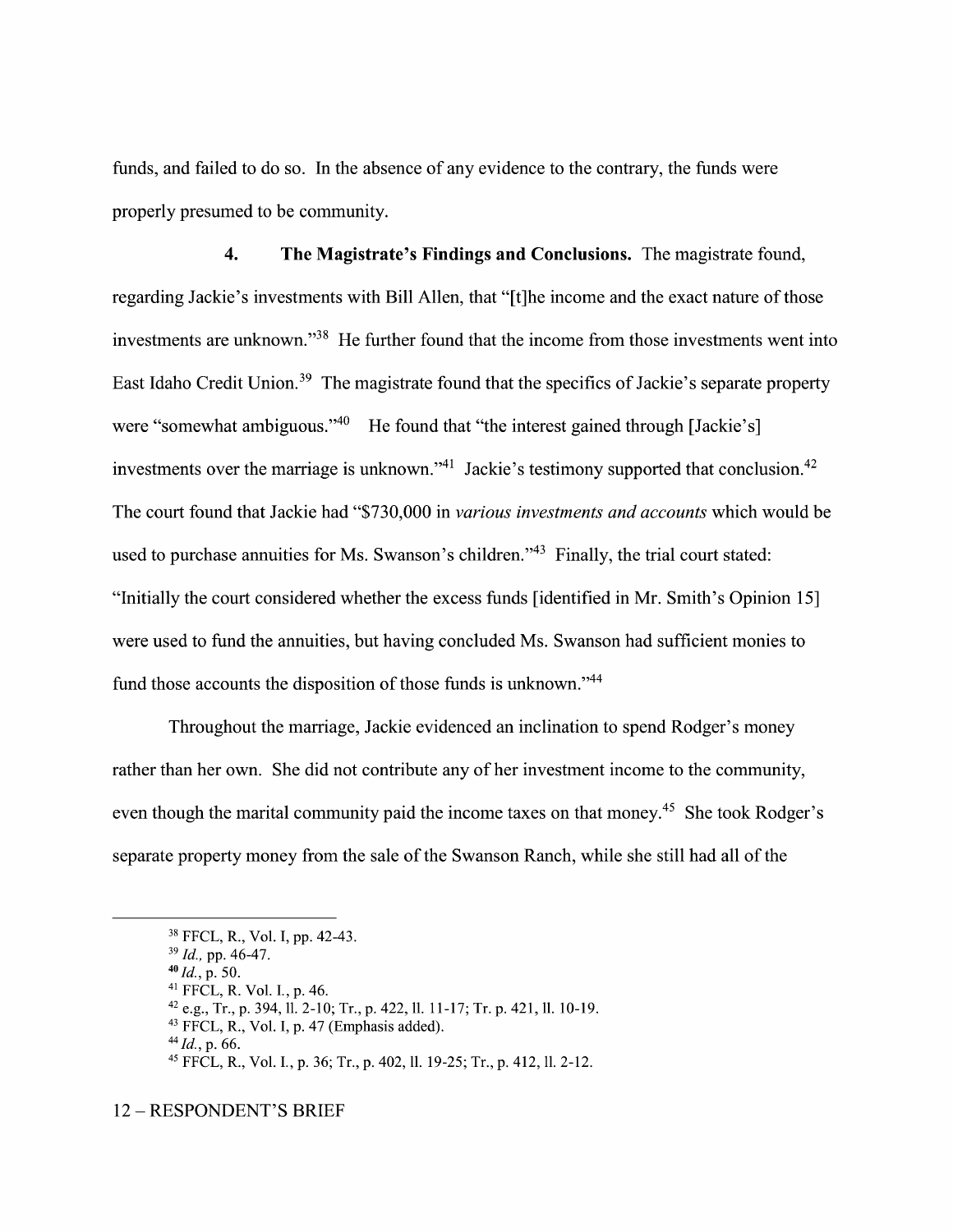money she brought into the marriage, plus interest and investment earnings.<sup>46</sup> While the parties were separated, she spent some of the money she "surreptitiously transferred marital funds to her separate accounts<sup>"47</sup> for her living expenses and to pay her attorneys rather than spending her own investment income.<sup>48</sup> It is quite likely that she utilized community funds to purchase the annuities for her children, and retained her separate property in other accounts, Which she admitted she had. The trial court, While not explicitly coming to that conclusion, considered whether the unknown distributions were Jackie's separate property, and concluded that they were not, and that she had various investments and accounts, Which provided sufficient monies t0 fund the annuities.<sup>49</sup>

The trial court was very generous to Jackie. In spite of the fact that she failed to specifically identify her separate property as of the date of trial, Judge Clark chose to leave her with the annuities as her separate property. His finding that she had sufficient separate monies to fund the accounts is also more than reasonable. The trial court specifically stated that she had various investments and accounts Where her separate funds of \$730,000 were held. This was very fair, and was supported by Jackie's own testimony about the other assets she still held over and above the annuities, including investments With Bill Allen and her stock accounts. Because the principal value of Jackie's separate assets, based upon her trial testimony, could not have exceeded \$730,000.00, the trial judge clearly gave her some latitude regarding income she received during marriage, Which was most likely community property. It is disingenuous at best

 $46$  Tr., p. 412, ll. 1-9.

 $47$  FFCL, R., Vol. I., p. 43 (in the trial court's own words).

 $^{48}$  *Id.*, p. 66; Tr., p. 415, ll. 3-13.

 $49$  *Id.*, pp. 47, 64.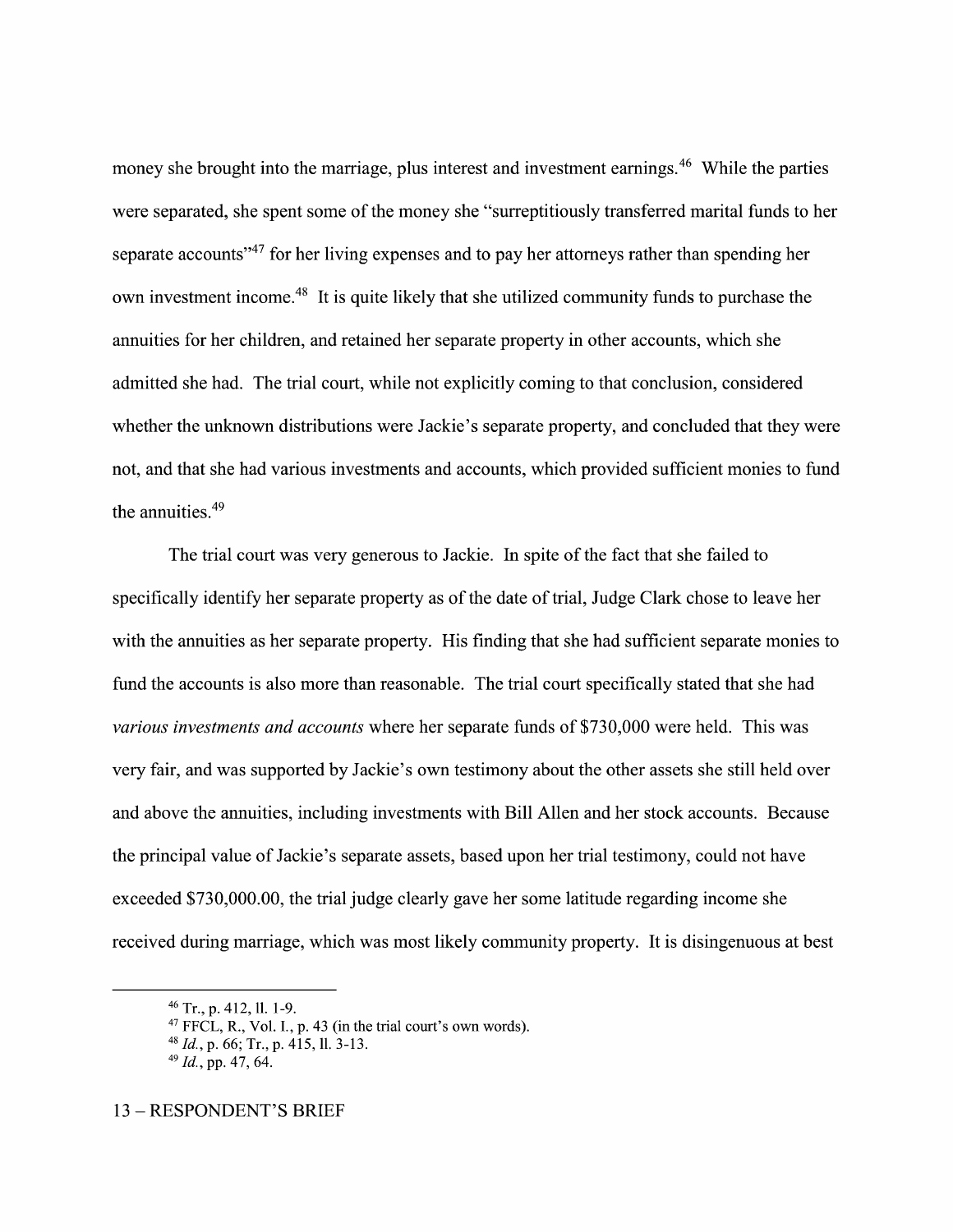for Jackie to now claim she was short changed by the trial court.

5. Credibility 0f Witnesses. Jackie argues that the trial court should have given more weight to her testimony regarding the "unknown distributions". However, under Idaho law, "deference must be given to the special opportunity of the trial court to assess and weigh the credibility of the witnesses who appear before it."<sup>50</sup> The trial judge clearly found Jackie's credibility lacking. The court stated: "There is n0 evidence that any 0f the funds from ranch operations were hidden. . . . The only subterfuge involved Ms. Swanson."51 The court went on to find that [t]here is no evidence that Mr. Swanson would conceal any income from Ms. Swanson or attempt to transfer monies covertly."<sup>52</sup> The trial court found that Jackie "surreptitiously transferred" over \$1,000,000.00 of marital funds to her separate accounts at East Idaho Credit Union, and that there were successive transfers from the joint account and incursions into the community property.53

Rodger testified that \$1.8 million was missing from his accounts, including his separate property funds from the Swanson Ranch sale.<sup>54</sup> He further testified that the missing  $$800,000$ came from cattle sales.<sup>55</sup> Jackie admitted that cattle sales proceeds were deposited into their Wells Fargo savings account, from which she took the \$1,015,000.00 in 2016.<sup>56</sup>

14 – RESPONDENT'S BRIEF

<sup>50</sup> Worzala v. Worzala, 128 Idaho 408, 413, 913 P.2d 1178, 1183 (1996) (citing Rohr v. Rohr, 118 Idaho 689, 691, 800 P.2d 85, 87 (1990)).

<sup>51</sup> FFCL, R., V01. I, p. 39.

 $52$  *Id.*, p. 40.

 $53$  *Id.*, p. 43. <sup>54</sup> Tr., p. 90, l. 9-24; Tr. p. 94, ll. 15-18.

 $55$  Tr., 107, 11, 3-7.

<sup>&</sup>lt;sup>56</sup> Tr., p. 427, ll. 1-7.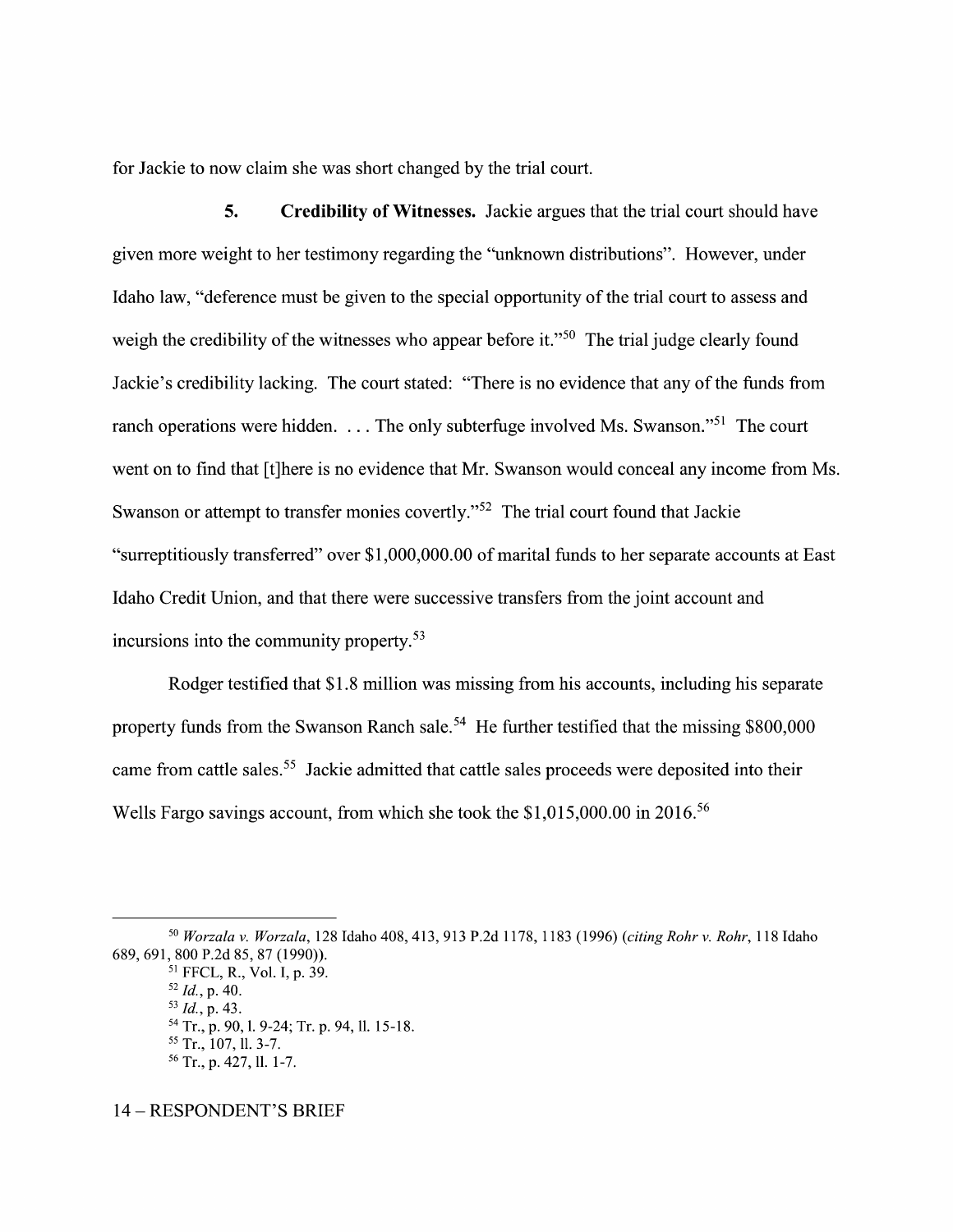The trial judge considered Rodger's argument that Jackie breached her fiduciary duty during their marriage, and acknowledged that during marriage, "the parties are not free to act fraudulently."<sup>57</sup> However, the court found the legal duty in this case to be "a question of community property being siphoned off for the benefit of one spouse, i.e. for other than community purpose."58 With regard t0 the East Idaho Credit Union accounts, he found that Rodger did not have access to those accounts, so the only transfers came from Jackie.<sup>59</sup> Jackie testified that she transferred money into Wells Fargo Account No. 4483, and then from there into Wells Fargo Account No. 9759.<sup>60</sup> When money from cattle sales came in, it sometimes went into 4483 other times into 9759; sometimes she transferred money directly to Bill Allen from the Wells Fargo accounts.<sup>61</sup> Jackie testified she also transferred money from the Bill Allen accounts she and Rodger had into the ranch account and back out again, and that she used that for operating money.<sup>62</sup> While the transactions she discussed related primarily to her loans to the community and repayment for those loans, they are evidence of a pattern of behavior on Jackie's part.

Given Jackie's behavior, Which she admitted to at trial, the trial court was justified in placing little reliance upon Jackie's testimony regarding the unknown distributions. The trial court had substantial and compelling evidence supporting Roger's testimony that there were hundreds of thousands of dollars missing from community accounts, accepting Mr. Smith's

<sup>57</sup> FFCL, R., V01. I, p. 56, citing Compton v. Compton, 101 Idaho 328, 612 P.2d 1175 (1980).

 $58$  *Id.*, p. 64.  $59$  Id.

 $^{60}$  Tr., p. 404, l. 16 – p. 407, l. 1.

 $61$   $Id.$ 

 $62$  Tr., p. 410, ll. 7-11.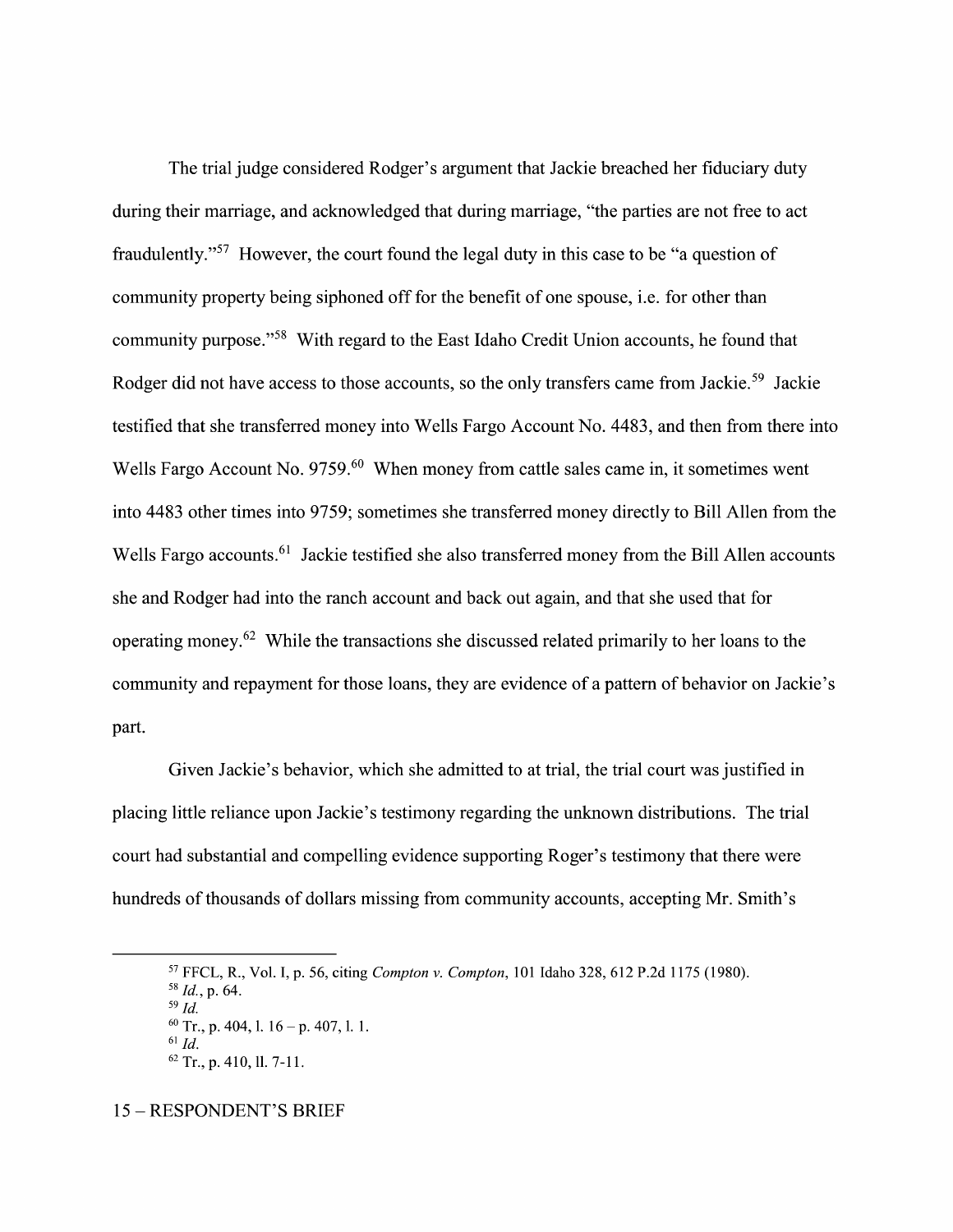characterization 0f the property, and finding that Jackie had received all 0f the "unknown distributions."

6. Expert Testimony. Neither party disputed that David Smith was a qualified expert. Once an expert witness is qualified, the trial court must determine whether the expert's opinion testimony will assist the trier of fact in understanding the evidence.<sup>63</sup> The weight given to the testimony is left to the trier of fact. $64$ 

At trial, Jackie chose not to present expert testimony, or to rebut Mr. Smith's expert opinion in any way. She chose not t0 call her accounting expert, although her counsel represented t0 the trial court that the accountant had reviewed Mr. Smith's report and prepared her for her examination of Mr. Smith.<sup>65</sup> Jackie had David Smith's report in her possession well in advance of trial. She did not present testimony and evidence to rebut his conclusions, conceding for the purposes of appellate review that no such evidence existed. She made no effort to present evidence tracing the unknown distributions, or show that they were her separate property. It was not error for the trial court to rely on the testimony and evidence presented at trial.

The trial court was entitled to rely on the expert opinion of Mr. Smith.

### VII. CONCLUSION

Jackie presents no genuine issues 0n appeal. Rather, she seeks to have the appellate court second-guess the trial court's interpretation of the evidence and improperly asks this court to substitute its judgment for that of the trial court and re-characterize property. The trial court's

<sup>63</sup> I.R.E. 702; Sidwell v. William Prym, Inc., 112 Idaho 76, 81, 730 P.2d 996, 1001 (1986)

<sup>64</sup> State v. Hopkins, 113 Idaho, 679, 681; 747 P.2d 88, 90 (Ct. App. 1987).

 $65$  Tr., p. 11., 11. 19-24.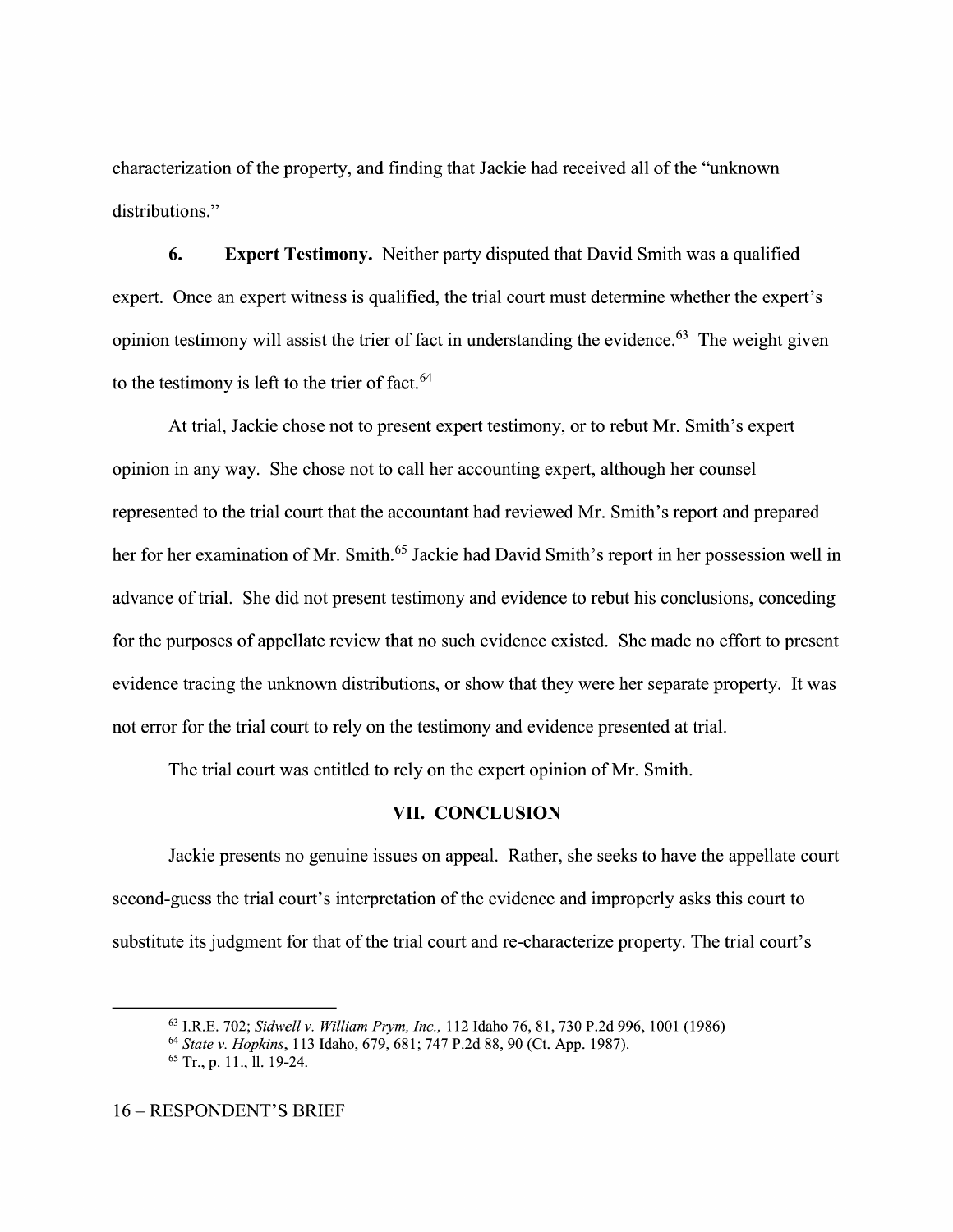Findings of Fact and Conclusions 0f Law, and Decree 0f Divorce and Judgment are improperly challenged for following Idaho law and for the proper exercise 0f that tribunal's discretion. Jackie has presented no persuasive argument in support 0f her contention that the trial court misapplied the law. N0 cogent challenge is presented regarding the trial court's exercise 0f discretion.

Jackie's failure to provide expert testimony and evidence at trial, and to substantiate the values of the separate and community property in her possession is not the fault of Rodger or the trial court. Courts must rely on evidence presented to them, and Jackie's appeal fails to identify any factual determination contrary to the weight of credible evidence. As such, the district court's Opinion and Order on Appeal, sustaining the trial court's Findings of Fact and Conclusions 0f Law, and Decree 0f Divorce and Judgment should be affirmed. Rodger should be awarded his reasonable attorney fees and costs on appeal.

Respectfully submitted this 30<sup>th</sup> day of December, 2020.

/s/ James C. Herndon James C. Herndon HERNDON & STOSICH, P.A.

/s/ John L. Stosich John L. Stosich HERNDON & STOSICH, P.A.

#### 17 - RESPONDENT'S BRIEF